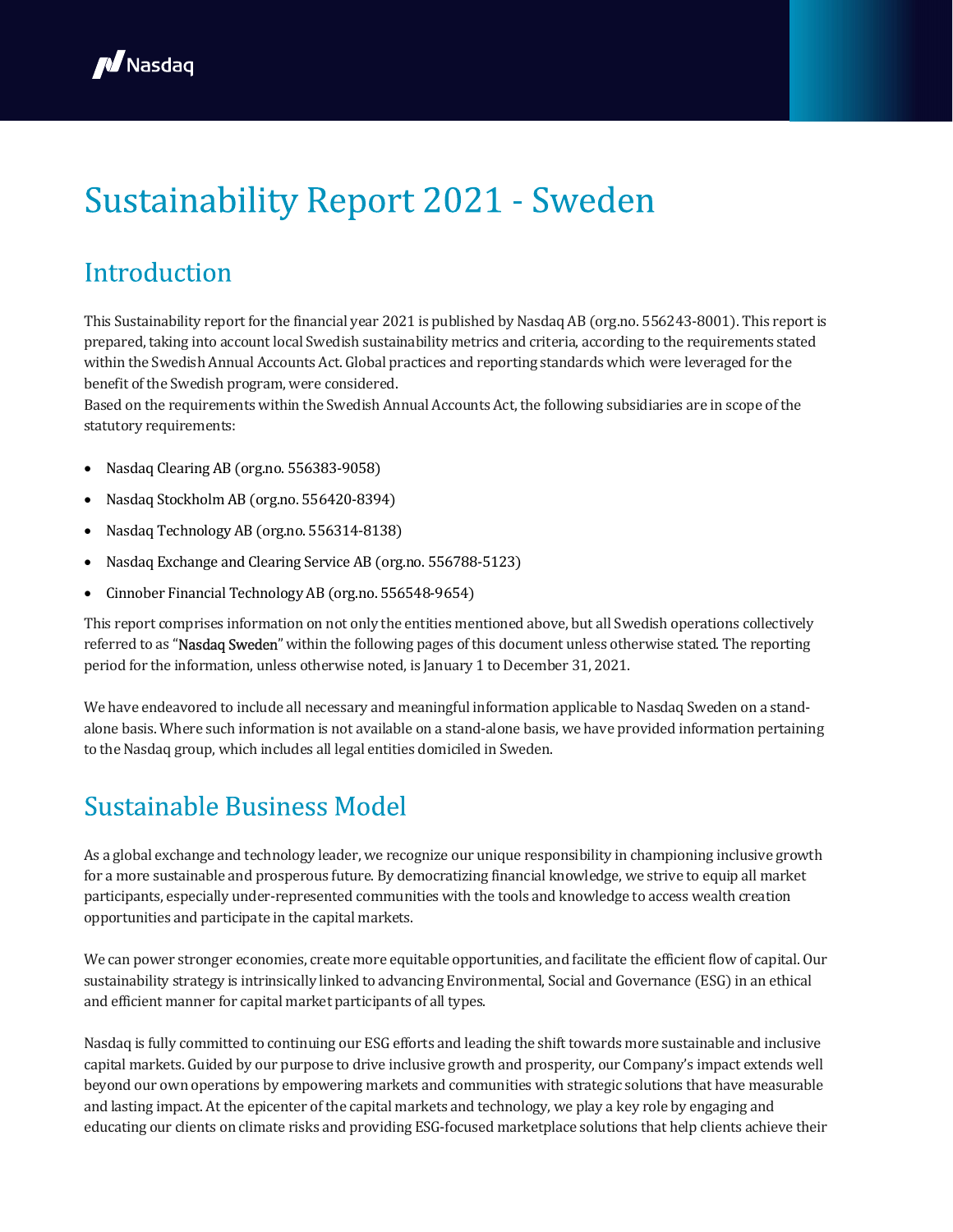own ESG objectives. Our corporate sustainability strategy seeks to maximize the impact of our own organization towards our overarching commitment to power stronger economies, create more equitable opportunities and contribute to a more sustainable world.

For a detailed description of our products and services please refer to the Annual Reports of Nasdaq AB, its Swedish subsidiaries, and the consolidated financial statements of Nasdaq Inc.

# **ESG Materiality Assessment**

Nasdaq is committed to continuously advancing our longer-term ESG strategy, advocacy, and oversight. We engage with internal and external stakeholders at all levels on ESG matters on an ongoing basis.

During 2021, we deepened our corporate and community ESG efforts, including expanding ESG oversight of our own operations and furthering our commitment to greater sustainability and climate change awareness. In addition to providing frequent and robust reporting on our ESG efforts and continuously working to identify emerging ESG trends, we encouraged our employees to participate in our ESG initiatives and engaged with our clients and stakeholders to pursue ESG-related opportunities and accelerate the ESG progress of corporate issuers.

Nasdaq periodically conducts significant impact assessments to identify and prioritize ESG topics that are most relevant to our business and stakeholders. Facilitated by Nasdaq's ESG Advisory team, we completed an organizationwide significant impact assessment in 2021 to inform our sustainability strategy and support our approach to ESG governance and reporting. This assessment incorporated a rigorous analysis of potential high impact topics and the collection of input from a variety of ESG reporting frameworks, ratings and assessments, benchmarking exercises, surveys, and interviews with internal and external stakeholders.

In the first quarter of 2022, we updated our assessment by incorporating additional frameworks (e.g., WEF and the Sustainable Development Goals) and engaging external stakeholders to reaffirm the high impact topics which pose the greatest risk or opportunity to our business:

- Business Ethics
- Data Privacy & Cybersecurity
- Diversity, Equity & Culture (previously Diversity, Inclusion & Belonging)
- Employee Engagement & Satisfaction
- Human Capital Management
- Risk Management

There were no significant changes to our priority topics, but we found stakeholders placed greater emphasis on Nasdaq's ethical business practices and our ability to influence public policy. While these six areas are critical to our sustainability strategy, targets, and resource allocation, additional ESG topics continue to drive our business practices and reporting due to stakeholder interest and importance to Nasdaq's corporate strategy and culture.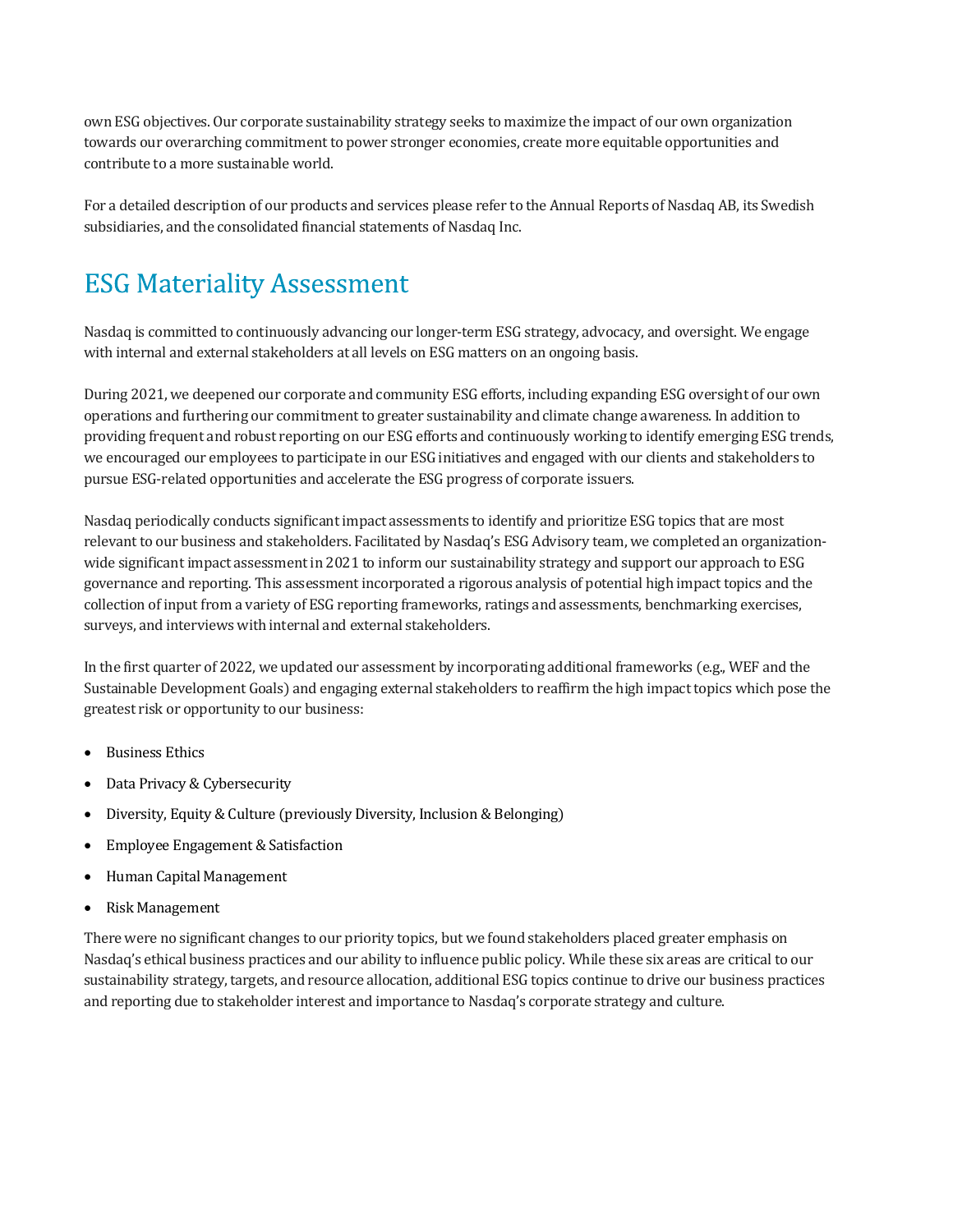# Enviromental

#### Climate Change Strategy

During 2021, we continued our carbon neutral program for a fourth consecutive year. The program aims to reduce and offset the Nasdaq carbon footprint of our global office and data center portfolio, corporate travel, waste and water use, employee commuting and goods and services consumption, among other areas, through the purchase of renewable energy credits and carbon offsets focused on carbon removal.

Climate change and resource scarcity are challenges to society and to business. As a responsible corporate citizen operating technology and exchange businesses across the globe, Nasdaq Sweden endeavors to lessen our environmental impact and make our operations efficient. We understand the importance of taking efforts to reduce our carbon footprint and actively promoting sustainable business operations.

To ensure that our efforts are effective, we are an active and longstanding UN Global Compact signatory and reaffirm our support every year for Principle 7: "Businesses should support a precautionary approach to environmental challenges." Nasdaq leverages the precautionary approach in risk management generally, and particularly when it comes to climate action and awareness. This approach is directly in line with a corporate culture that values ethical business and innovation.

Internally, the Global Green team, one of employee networks, brings together Nasdaq employees who are passionate and knowledgeable about the environment and who want to drive change and sustainable initiatives in their office and community.

Through virtual education webinars, newsletters and employee engagements, the Global Green team offers employee awareness trainings on ESG topics, on a range of ESG topics, such as supply chain, consumption, waste reduction/recycling, travel and how individuals can impact their communities.

With respect to our business functions, we account for a relatively small, manageable environmental impact due to the use of natural resources in our global operations. We focus our environmental efforts on a few key areas, including the way we use resources, manage our workspaces, and conduct business travel. These efforts seek to lessen the environmental impact of our organization by reducing atmospheric carbon emissions, and managing water and waste associated with our business. Nasdaq Sweden conserves natural resources by leveraging innovation, technology, education, and a culture of continuous improvement.

Nasdaq also encourage its suppliers to adopt sustainability and environmental practices in line with our published Environmental Practices Statement and our Supplier Code of Ethics. To the extent practical and feasible, we expect suppliers to provide us with information to support our reporting and transparency commitments related to sustainability and environmental impacts. On top of these reduction efforts, Nasdaq achieved carbon neutrality in 2021 for a fourth consecutive year through sourcing renewable electricity, the purchase of certified Renewable energy certificates ("RECS") and Carbon offsets.

#### **Water**

Nasdaq Sweden consumes water in two main categories, office space that we lease from within commercial buildings and data center space that we lease rack space and operate out of. We therefore do not have a significant impact on water systems. Water conservation initiatives are pursued to align to Nasdaq Sweden's ESG goals with the aim to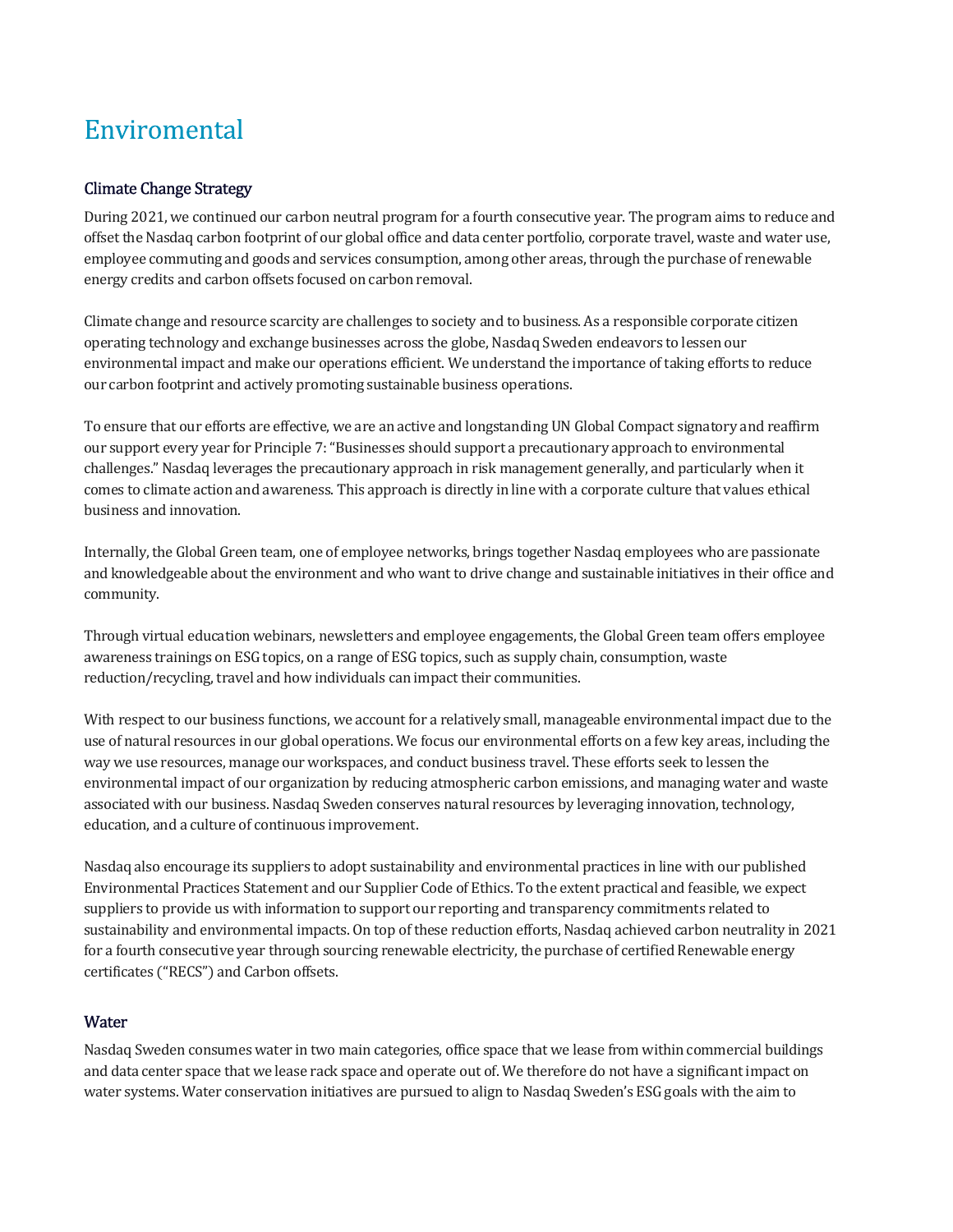reduce consumption of all resource categories. Nasdaq Sweden's focus is to make a net positive impact on water demand by:

- Continuing our sustainable Leasing strategy of consolidating offices in the same city and selecting office buildings with Green/Energy Certifications and water conserving infrastructure.
- Prioritizing Data Center operators with ISO Certifications, renewable energy offerings, and sustainability policies, including closed loop cooling systems that greatly reduce wastewater volumes.
- Reduced water consumption being incorporated into building infrastructure and operations

Water consumption data relating to Nasdaq Group obtained directly from utility providers and/or from Landlords or datacenter operators, is presented per region for comparative purposes. Nasdaq Sweden forms part of the EMEA region:

| 2021         | <b>Water Consumption</b> | Water emissions            |
|--------------|--------------------------|----------------------------|
| Region       | Water (Kiloliters)       | <b>Emissions (MTeCO2e)</b> |
| Americas     | 27.967                   | 34                         |
| <b>APAC</b>  | 4.728                    | n                          |
| <b>EMEA</b>  | 19.046                   | 23                         |
| <b>Total</b> | 51,740                   | 63                         |

| 2020         | <b>Water Consumption</b> | Water emissions            |
|--------------|--------------------------|----------------------------|
| Region       | Water (Kiloliters)       | <b>Emissions (MTeCO2e)</b> |
| Americas     | 83.260                   | 20                         |
| <b>APAC</b>  | 9,832                    |                            |
| <b>EMEA</b>  | 30,178                   |                            |
| <b>Total</b> | 123,270                  | 29                         |

#### **Waste**

Waste reduction, recycling and compost diversion are chief priorities for Nasdaq Sweden in the operation and management of its facilities. Our sustainable leasing strategy ensures efficient waste disposal and diversion of recyclable and compostable materials. We also implemented a number of automated tools to help reduce paper waste and other inefficiencies. Green certifications signify offices with innovative (and effective) waste management and recycling programs.

The below table represents the disposal and treatment of waste generated in Nasdaq Group's operations in 2021 and covers facilities not owned or controlled by the company. Waste and recycling are presented per region for comparative purposes. Nasdaq Sweden forms part of the EMEA region:

| 2021         | Waste and Recycling (Weight) (MT) |          |           | Waste and Recycling Emissions (MT eCO2) |          |           |
|--------------|-----------------------------------|----------|-----------|-----------------------------------------|----------|-----------|
| Region       | Landfilled                        | Recycled | Composted | Landfilled                              | Recycled | Composted |
| Americas     | 170                               | 87       |           | 29                                      |          |           |
| APAC         |                                   | 29       |           |                                         |          |           |
| <b>EMEA</b>  |                                   |          |           |                                         |          |           |
| <b>TOTAL</b> | 280                               | 133      | 10        |                                         |          |           |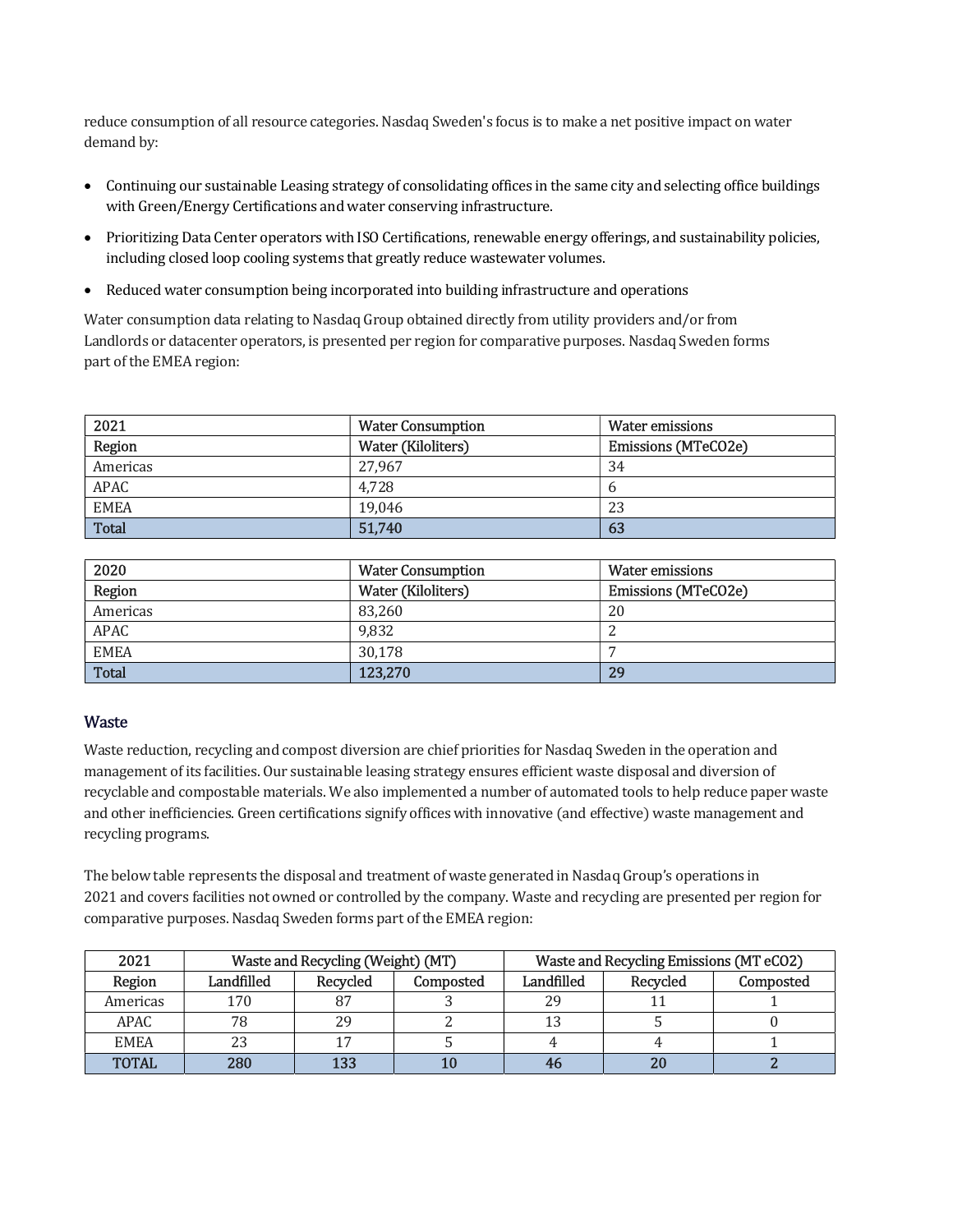| 2020         | Waste and Recycling (Weight) (MT) |          | Waste and Recycling Emissions (MT eCO2) |                |          |           |
|--------------|-----------------------------------|----------|-----------------------------------------|----------------|----------|-----------|
| Region       | Landfilled                        | Recycled | Composted                               | Landfilled     | Recycled | Composted |
| Americas     |                                   | 62       |                                         |                |          |           |
| APAC.        |                                   | 28       | 10                                      |                |          |           |
| <b>EMEA</b>  |                                   | 49       | 18                                      |                |          |           |
| <b>TOTAL</b> | 132                               | 139      | 40                                      | 3 <sup>o</sup> |          |           |

#### Energy

Energy consumption, the reduction of energy demand and its corresponding Greenhouse Gas emissions is a high priority for Nasdaq Sweden. Greenhouse gas emissions related to energy consumption throughout the organization globally is the main source of Nasdaq Groups' operational emissions and is an area that Nasdaq can control and impact through changes in operations, strategy and policies. Our key focuses are;

- Reduce energy requirements, corresponding greenhouse gas emissions and waste generation of our global operations through thoughtful sustainable initiatives and strategies. Some of these strategies include;
	- $\circ$  occupancy and vacancy sensors are installed throughout the Nasdaq office spaces to automatically turn off the office space lights to save on energy consumption
	- $\circ$  when office and data center infrastructure and equipment approach end of life, replacing it with newer more energy efficient and/or sustainable products.
- Proactively procure renewable energy from projects that are less than 5 years old and feed power into the same energy distribution network as our operations.
- Purchase unbundled renewable energy certificates from projects that are less than 5 years old and feed power into the same energy distribution network as our operations to replace any fossil fuel electricity power consumed (indirectly removing the release of greenhouse gases from the atmosphere.

The 2021 and 2020 electricity (MWh) consumption tables below incorporates data for Swedish office space and data centers

| 2021<br>Country | <b>Total Power</b><br>Consumption<br>MWh/Year | <b>Renewable Power</b><br>MWh/Year | % Renewable | <b>Net Emissions</b><br>(MtonCo2e) |
|-----------------|-----------------------------------------------|------------------------------------|-------------|------------------------------------|
| Sweden          | 13,255                                        | 13,203                             | 100%        | 188                                |
| Total           | 13,255                                        | 13,203                             | 100%        | 188                                |

| 2020<br>Country | <b>Total Power</b><br>Consumption<br>MWh/Year | Renewable Power<br>MWh/Year | % Renewable | <b>Net Emissions</b><br>(MtonCo2e) |
|-----------------|-----------------------------------------------|-----------------------------|-------------|------------------------------------|
| Sweden          | 12.422                                        | 9.921                       | 80%         | 36                                 |
| Total           | 12,422                                        | 9,921                       | 80%         | 36                                 |

#### Emissions

CO2 emissions are tracked on an enterprise level and include global data for Nasdaq's office space, data centers, business travel, employee commuting, and goods and services consumption.

As described in the "Energy" section above, Nasdaq Group has effectively zeroed out its emissions through an aggressive carbon neutrality project. Net emissions for the enterprise – including Sweden – is effectively zero metric tons of carbon dioxide equivalent (MT C02e).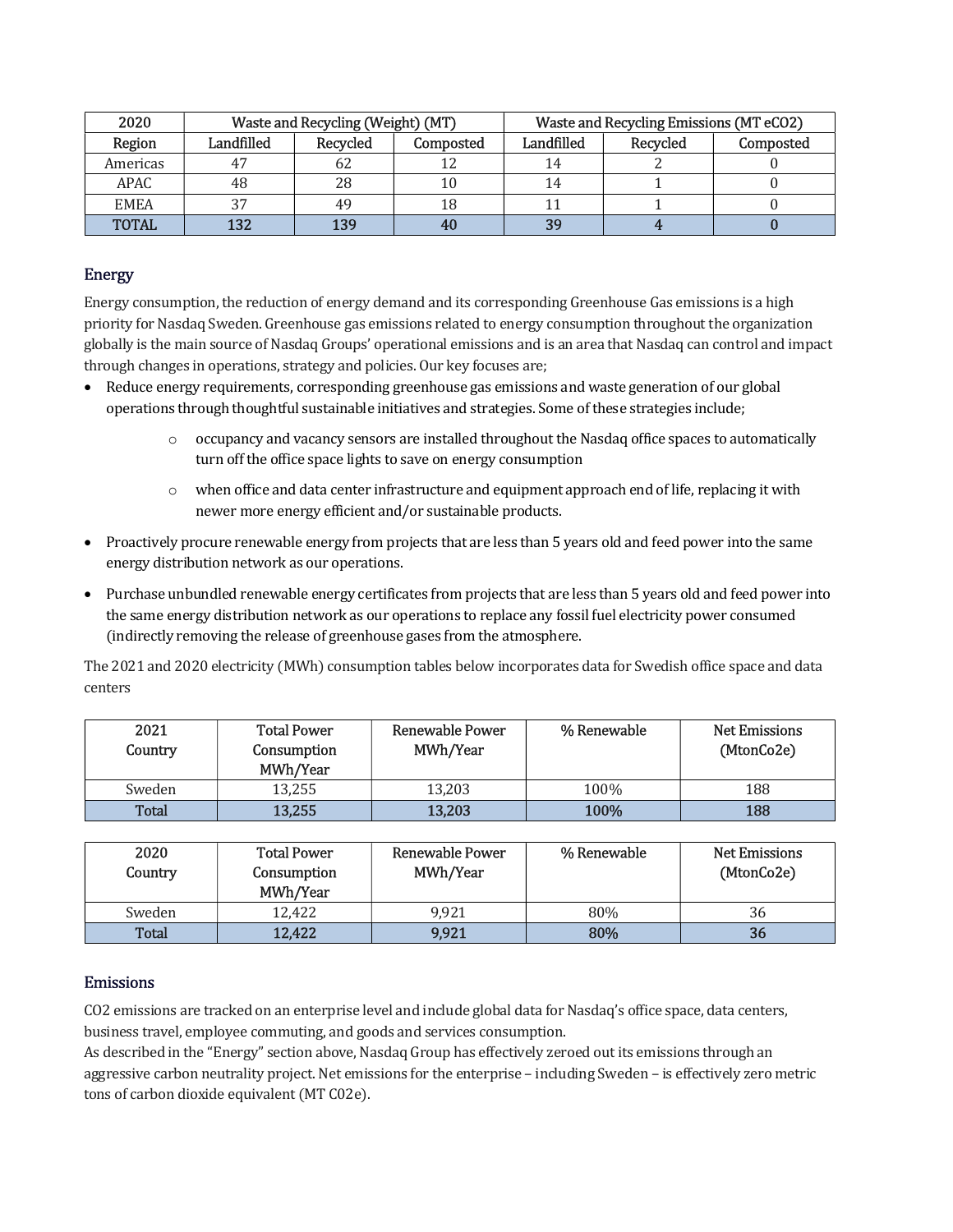# **ESG Products and Services**

Nasdaq is one of the leading providers of ESG screened products and services. Through our fundamental role in financial markets, Nasdaq has the ability to adjust the flows of capital towards a more sustainable use.

#### Sustainable Debt Markets

Nasdaq Group operates one of the leading markets for green, social and sustainable debt, the Nasdaq Sustainable Debt Market, where we provide dedicated segments for listed green, social and sustainable bonds, structured products and commercial papers. It was launched in 2015 and was the first of its kind.

Our sustainable debt markets are designed to highlight sustainable investment opportunities to investors with a green, social or sustainable investment agenda. Nasdaq Sustainable Debt Market is open to all types of issuers that are looking to issue securities that meet our listing criteria, which are based on the green and social bond principles as well as the sustainability – linked bond principles, for which the International Capital Markets Association (ICMA) acts as a secretariat. Total listed volumes on the Nasdaq Sustainable Debt Market increased 56 percent year over year in 2021.

|                                          | December 31, 2021 | December 31, 2020 |
|------------------------------------------|-------------------|-------------------|
| Listings on the Sustainabile Debt Market | 424               |                   |
| Issuers on the Sustainable Debt Market   |                   | 68                |

#### Sustainable Bond Network

Launched in late 2019, is a global platform that aims to increase transparency for environmental, social, and sustainable bonds. The platform offers issuers the ability to disclose their ESG investments in an efficient reporting solution. Through the portal, investors can also access standardized and consolidated data in one centralized location, improving disclosure quality and consistency. The portal also allows investors to generate impact reports, run allocation reports, and evaluate information. At the end of 2021, this bond network had 1012 issuers of more than 8,928 bonds.

|                                                | December 31, 2021 | December 31, 2020 |
|------------------------------------------------|-------------------|-------------------|
| Issuers on the Nasdaq Sustainable Bond Network | 1 012             | 323               |
| Bonds on the Nasdag sustainable Bond Network   | 8928              | 4600              |

#### ESG Solutions for Corporates

Nasdaq OneReport is an ESG data management, workflow and reporting tool, allowing companies to communicate their climate exposure effectively. OneReport offers a suite of features including Sustainability Accounting Standards Board (SASB) and Task Force on Climate-related Financial Disclosures (TCFD) reports. Acquired by Nasdaq Group in 2020, OneReport was the first tool to receive Global Reporting Initiative (GRI) Certification for the revised Universal Standards released in the fall of 2021. OneReport's continued advancement and evolution is driven by our customers' demands for a tool which is ahead of the market and is able to rapidly adopt new and anticipated ESG regulations and frameworks.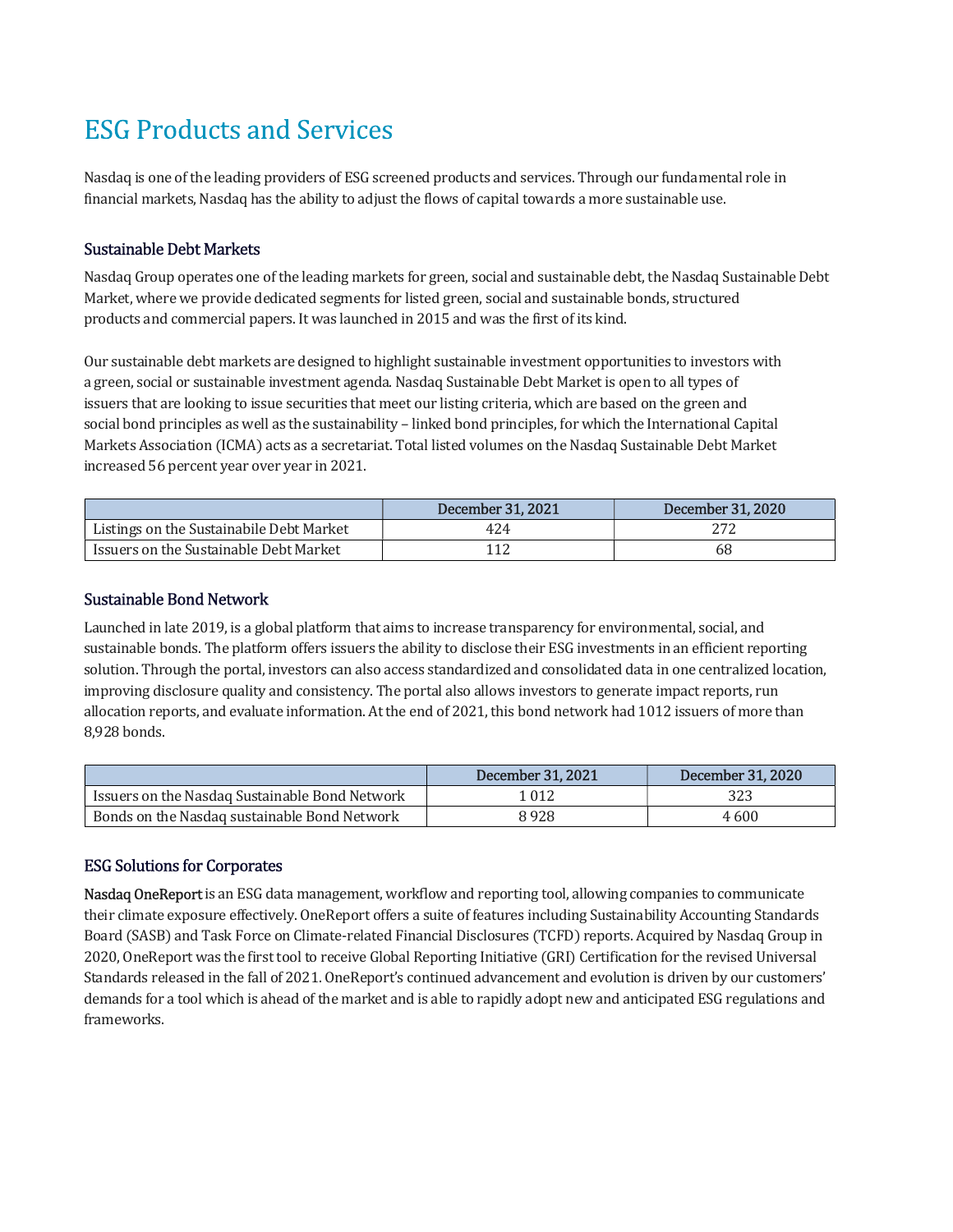**ESG Advisory** is a service solution that pairs companies with consultative ESG expertise to help analyze, assess and action best-practice ESG programs with the goals of attracting long-term capital and enhancing value. Services include ESG strategy development, Board engagement strategies, ESG investor engagement advice, and ESG reporting guidance for companies.

Nasdaq's broader Corporate Platforms businesses support a range of ESG outcomes including identifying and engaging with investors on ESG topics, investor relations workflow platform, ESG stakeholder sentiment and secure Board collaboration tools

#### ESG Data Disclosure Products

Nasdaq ESG Portal has been implemented as part of Nasdaq's commitment to more sustainable markets and to support our listed companies, to provide a central repository and database for listed companies in the Nordics and Baltics. The portal captures a wide range of actionable environmental, social and corporate governance data, providing a costeffective manner for firms to showcase their ESG efforts. The companies that report via the portal are given a report every quarter on how they compare to their peer group on a range of ESG metrics. For investors, standardised data for these companies can be accessed via a separate data feed, or through our Nordic Equity Totalview feed. Nasdaq-listed firms seamlessly release their data directly into the portal, for compilation by Nasdaq into standardized ESG metrics which may then be integrated by each firm back into their portfolio and processes. The portal captures a wide range of actionable environmental, social and corporate governance data, providing a cost-effective manner for firms to showcase their ESG efforts.

Nasdaq ESG Footprint, powered by Matter. Matter is a Copenhagen-based ESG data startup and a Nasdaq Group Ventures portfolio company. The company aggregates and provides high-quality ESG data on public companies from trusted sources. Matter enables asset managers, financial advisors, and other financial institutions to conduct portfolio and single security ESG analysis and personalized impact reporting for clients. The company also offers Sustainable Finance Disclosure Regulation (SFDR) reporting capabilities and proprietary ESG news sentiment insights. Through an intuitive dashboard, investors both retail and professional have access to the real-life effects of each investment, along with alternatives that may better suit an individual's sustainability goals. Amongst other data points, the dashboard provides 5 quantifiable impact metrics e.g. GHG-emissions, re-generation, waste production, more than 20 beneficial and controversial corporate topics e.g. weapons, tobacco, clean tech and more than 15 controversial sovereign issues e.g., corruption, financial secrecy, child labor.

#### ESG Indexes

Nasdaq index OMXS30ESG was the first ESG version of an established benchmark of an exchange to be introduced worldwide in June 2018 and was followed by the listing of ESG index futures contracts in November 2018. OMX Stockholm 30 ESG Responsible Index (OMXS30ESG) is an ESG responsible version of the OMX Stockholm 30 Index, which is the leading share index on Nasdaq Stockholm. The OMXS30ESG is based on OMXS30, which consists of the 30 most traded securities on Nasdaq Stockholm, followed by a systematic criteria-based ESG screening where securities that fail the criteria are excluded. The OMXS30ESG Index is a market cap weighted index.

The index liquidity results in an index that we believe is highly suitable as the underlying for derivatives products. In addition, OMXS30ESG is also constructed to be used for structured products, such as warrants, index bonds, exchange traded funds and other non-standardized derivatives products. The composition of the OMXS30ESG index is revised twice a year, at the beginning of July and January. As of December 31, 2021, we had over 4 million contracts traded and 17 active market participants. In November 2021, Nasdaq expanded its ESG derivative offering with the listing of options based on the OMXS30ESG Index.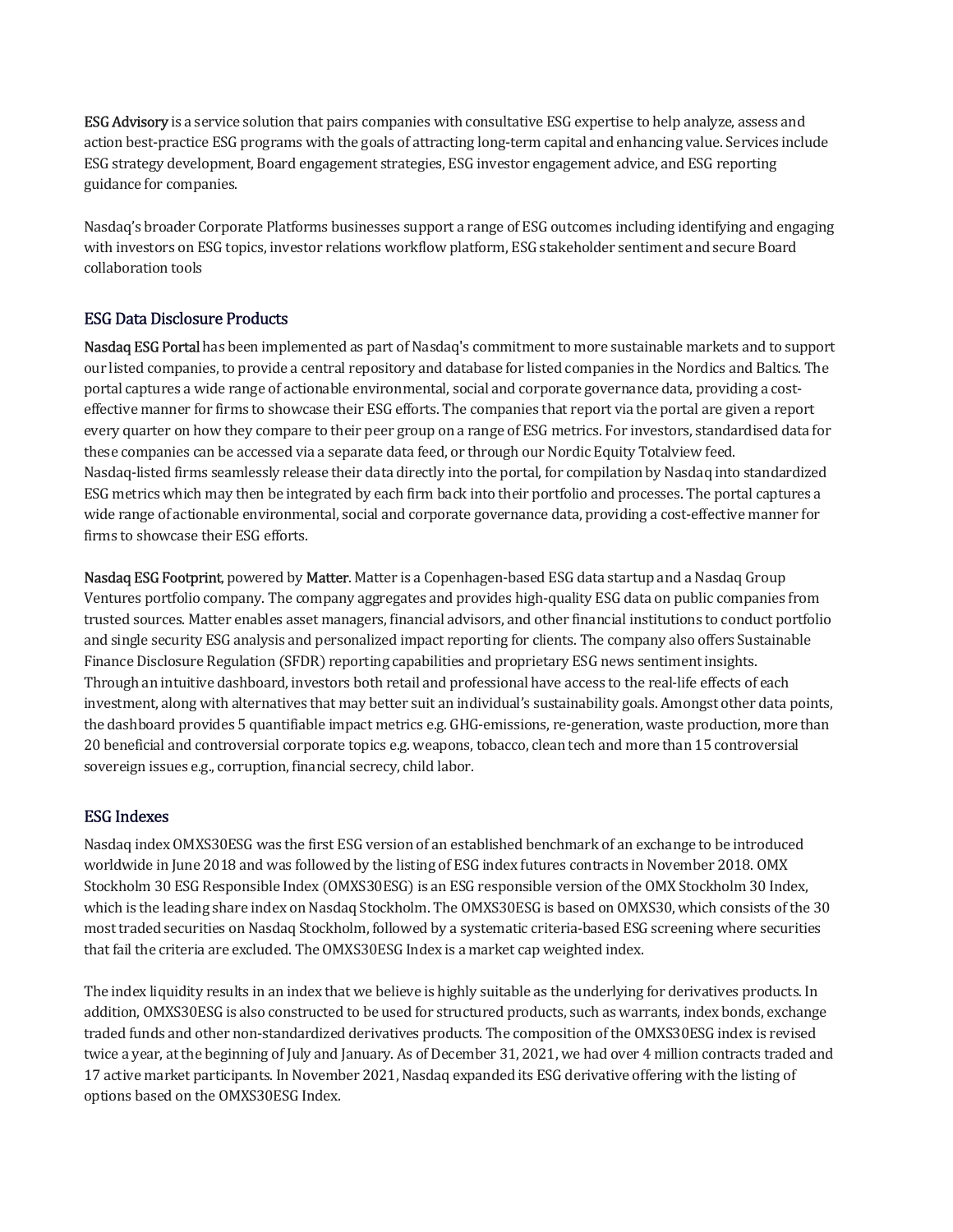We manage a number of indexes that integrate ESG criteria into the index methodology. We achieve this in a variety of ways, with some indexes designed purely as ESG and others designed with ESG criteria as an overlay to a broader investment thesis. The index with the largest tracking fund is the ISE Cyber Security Index. Others include the Nasdaq Clean Edge suite, and the Nasdaq Future Global Sustainability Leaders Index. In addition, in 2021 we created ESG versions of two of our flagship indexes and now offer the Nasdaq 100 ESG Index and the Nasdaq Next Generation 100 ESG Index.

# Social

#### Human Capital Management

The company's most valuable asset is its people, and Nasdaq Sweden has made deliberate investments to ensure that it remains an employer of choice to attract, retain and develop top talent. Nasdaq Sweden strives to create a work environment in which individuals are empowered to establish their own work objectives, aligned with Nasdaq Sweden's overall business strategy and within the context of their area of discipline. In concert with a compensation program that includes annual grants of equity shares in the company for every employee, this encourages our employees to "act like an owner," reinforcing a shared sense of belonging and commitment to our collective success

Nasdaq Sweden has extended its commitment to attracting, retaining, developing, and motivating its employees throughout 2021, adding new professional development opportunities as well as new platforms leveraging artificial intelligence to bring internal job opportunities as well as short-term developmental projects directly to employees. During 2021, we launched a year-long campaign called "Your Career Journey" to engage employees and managers in sustained professional development, and we established a core curriculum to customize curated development training for employees at each level of seniority. We created performance objectives for each of our managers measuring them on managerial effectiveness, and the outcomes were included in each manager's year-end performance evaluation.

#### Employee Demographics

The following table illustrates Nasdaq Sweden employees gender distribution by career level.

| Sweden              |        |      |  |
|---------------------|--------|------|--|
| <b>Career level</b> | 2021   |      |  |
|                     | Female | Male |  |
| Executive           | 15%    | 85%  |  |
| Senior              | 30%    | 70%  |  |
| Mid                 | 25%    | 75%  |  |
| Entry               | 27%    | 73%  |  |
| Not Disclosed       | 0,1%   |      |  |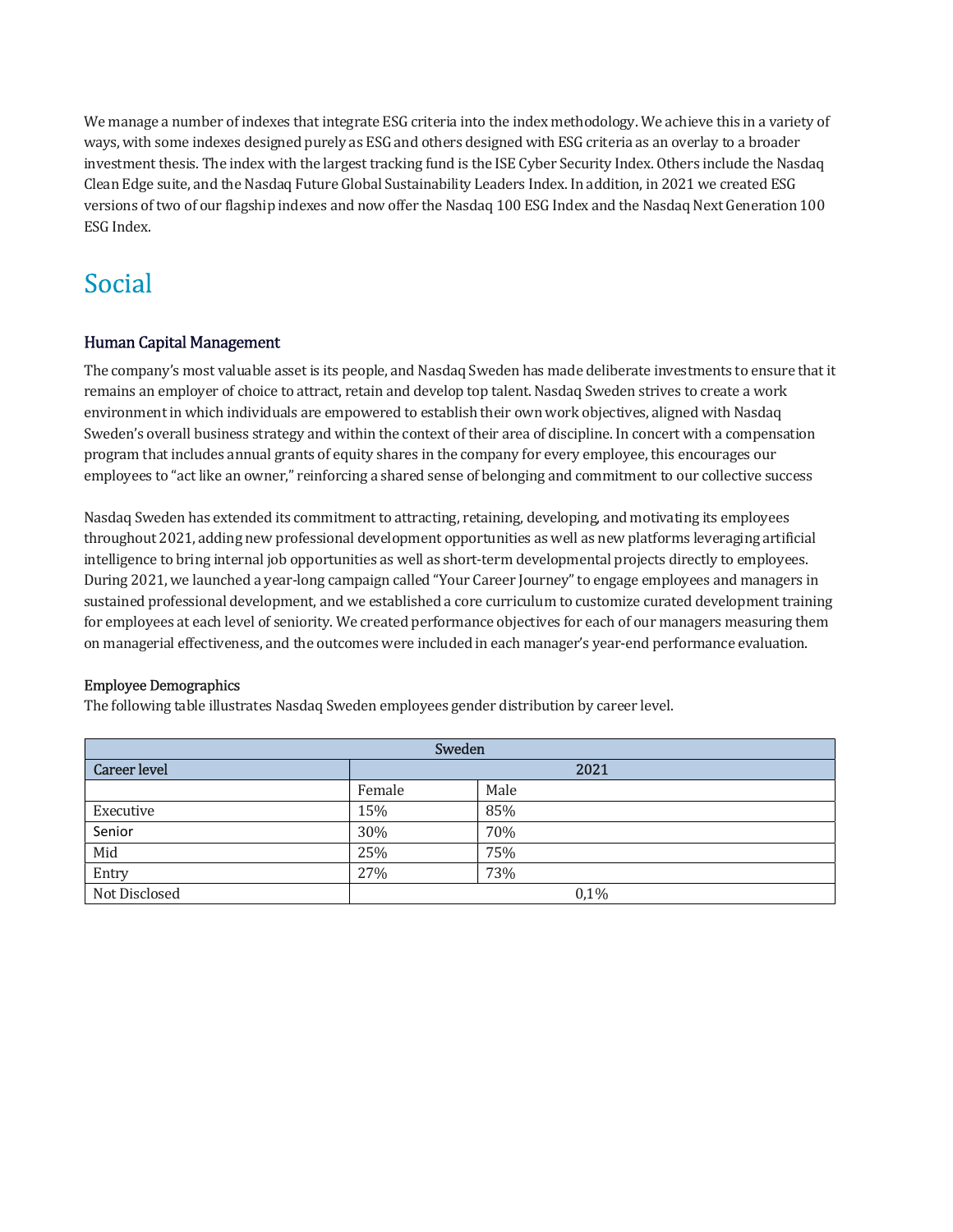| Employment contract for Nasdaq Sweden (permanent & temporary) by gender |                              |  |  |  |
|-------------------------------------------------------------------------|------------------------------|--|--|--|
| - Temporary employees for Nasdaq Sweden (Fixed term, interns, student   | 18 Female / 21 Male          |  |  |  |
| workers)                                                                | (1 undeclared)               |  |  |  |
|                                                                         | 239 Female / 674 Male        |  |  |  |
| - Permanent (Regular employees)                                         | (1 undeclared)               |  |  |  |
| $-Total:$                                                               | 40 Temporary / 914 Permanent |  |  |  |
|                                                                         |                              |  |  |  |
| Employment type for Nasdaq Sweden (full-time & part-time) by gender:    |                              |  |  |  |
| - Female                                                                | 232 full-time / 25 part-time |  |  |  |
| – Male                                                                  | 660 full-time / 35 part-time |  |  |  |
| - Undeclared (Not declared, zero data)                                  | 1 full-time / 1 part-time    |  |  |  |

#### Attracting and Retaining Employees

Nasdaq's commitment to and investment in attracting, retaining, developing, and motivating its employees strengthened throughout 2021. In 2021, Nasdaq maintained our historical levels of employee retention, which continued to be above industry average. We believe that our people centric culture, based on our core values: Act as an Owner, Play as a Team, Fuel Client Success, Lead with Integrity, Expand Your Expertise, and Drive Innovation give us a distinct advantage – helping us to attract and retain the best talent.

We are actively working to establish Nasdaq as a destination employer, having created a dedicated Talent Attraction team and establishing key partnerships to attract diverse talent in across all markets in which we operate. To continue strengthening our employer brand, Nasdaq's career site will be refreshed to provide world-class candidate experience to attract the best talent to Nasdaq in a competitive market. We seek to hire locally wherever possible, for all levels of individual contributor, manager and executive.

The table below summarizes our 2021 and 2020 new hire and turnover data for all global operations, age groups, and employee categories.

Workforce Attrition (Sweden)

- 2020: 11.%1,2
- 2021: 10%1,2

<sup>1</sup>The Nasdaq Group enterprise average rate was 7% for 2020 and 12% for 2021. <sup>2</sup>This number combines 8% (10%) voluntary attrition and 2% (1%) involuntary attrition

#### Growth and Advancement

Nasdaq's Performance Management program has been established to enhance the job performance and professional growth of each employee. Under this program, every employee is asked to create a professional development plan for themselves each year, in concert with their manager, and record this plan in our HR software.

In 2021, we combined our Talent Management and Learning and Development teams to produce a single, integrated approach to all facets of Talent Development. In addition, we introduced multiple new technology-enabled platforms for skills development. Using this structure, in 2022 we plan to identify the current state of our talent, define the skills needed to achieve our strategic goals, set performance objectives to measure individual growth, provide opportunities for skills development, and utilize the process to advance talent equitably.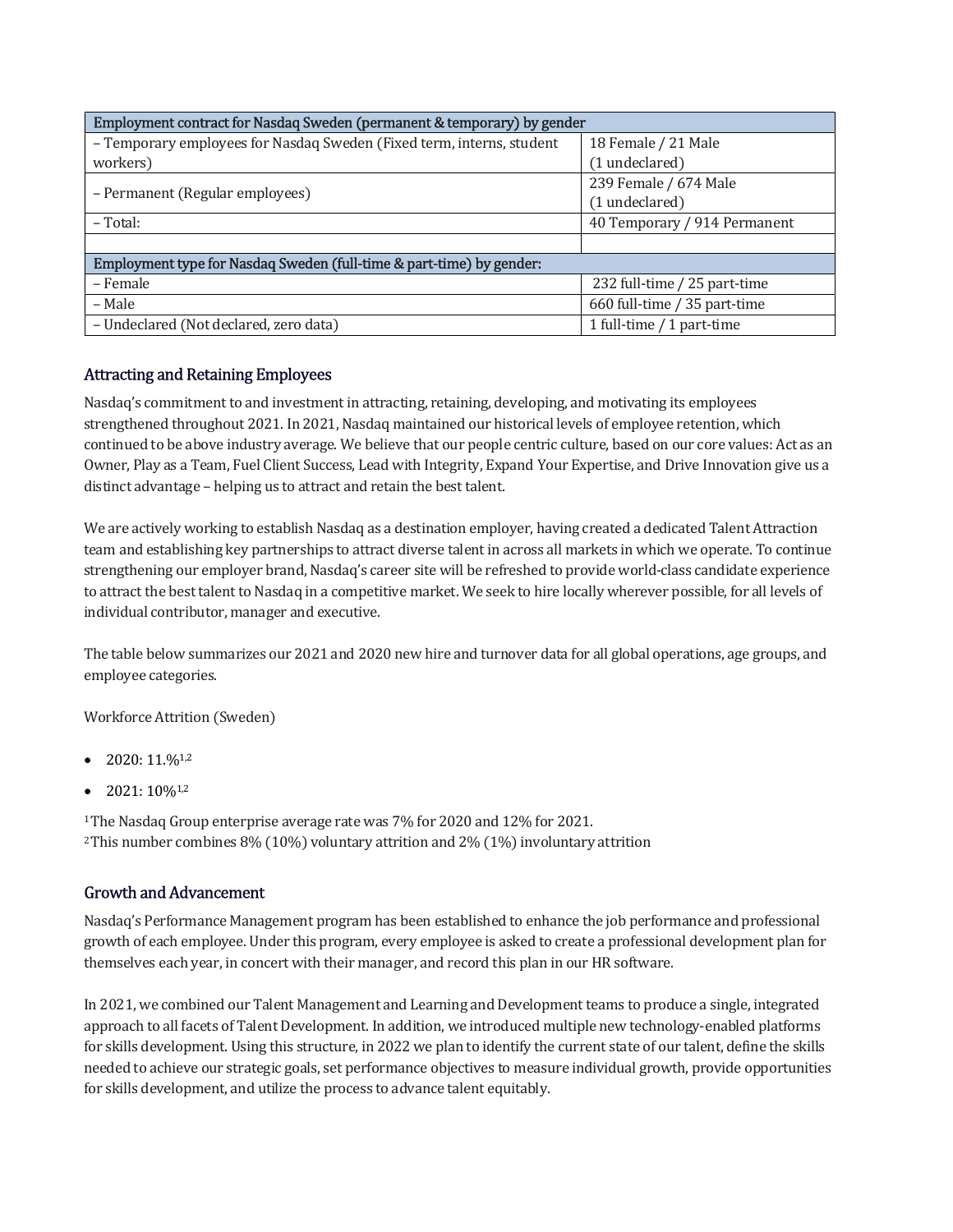In order to identify our talent needs, Nasdaq makes extensive use of people analytics data in the following areas: measuring employee performance, strategic workforce planning, identifying flight risks and critical roles, and uncovering individual as well as organizational skills gaps.

In addition to providing mechanisms for ongoing feedback throughout the year, managers informally assess his or her employees in writing during the mid-year period and complete a formal year-end performance review by the end of each calendar year. Both parties meet to discuss the written assessment, which is recorded internally. These performance evaluations become part of the employee's formal personnel record and serve as factors for consideration in internal job transfers, and advancement decisions. The goal and purpose of the performance review program is to:

- Ensure that each employee has a clear understanding of what is expected by his or her manager;
- Align the activities of each employee to their respective Business Unit's goals and to Nasdaq's annual goals;
- Discuss the employee's job performance with respect to personal objectives and skills development; and
- Inform each employee of the knowledge and skills he or she must acquire or improve to grow in the present job, move into another role, or advance at Nasdaq.

#### Training and Education

Nasdaq Sweden supports the development of its employees through each important transition in their careers – as new entrants to the organization, as developing professionals, as managers of teams and people and as leaders who lead the global organization. Under the 70/20/10 Learning Principle, where 70% of development happens on the job, 20% through exposure, coaching & mentoring and 10% by formal training, the company offers a variety of professional development experiences via many channels that support diverse learning styles.

We have invested heavily in professional development for our employees, creating a dedicated Career Development internal website that serves as a central point for dozens of career resources. These resources include offering access to more than 18,000 professional in-person and online employee development programs and job-specific training, providing tuition assistance to employees enrolled in degree-granting academic programs, holding internal career fairs and career networking programs, providing one-on-one mentoring, and access to professional coaching opportunities.

Finally, in 2021 we launched a Talent Marketplace where employees can find project opportunities outside of their day-to-day roles to develop their skills directly as well as to gain visibility to internal open job requisitions to encourage mobility. In 2022, we plan to introduce another professional development feature to our existing platform that will connect our 70/20/10 skills development paradigm in a single future-focused place.

#### Wellness and Financial Security

As a leading global provider of trading, exchange technology, information and public company services, we believe it is important to offer valuable and flexible benefits programs to our employees. Comprehensive health, wellness, vision and injury and accident coverage, health and wellness advice and preventive medicine are included in our Nasdaq Sweden benefits program. In addition, disability insurance, life insurance, and enhanced voluntary group life insurance are available. Nasdaq Sweden also supplements our employees' pensions through the Sweden Pension Plan.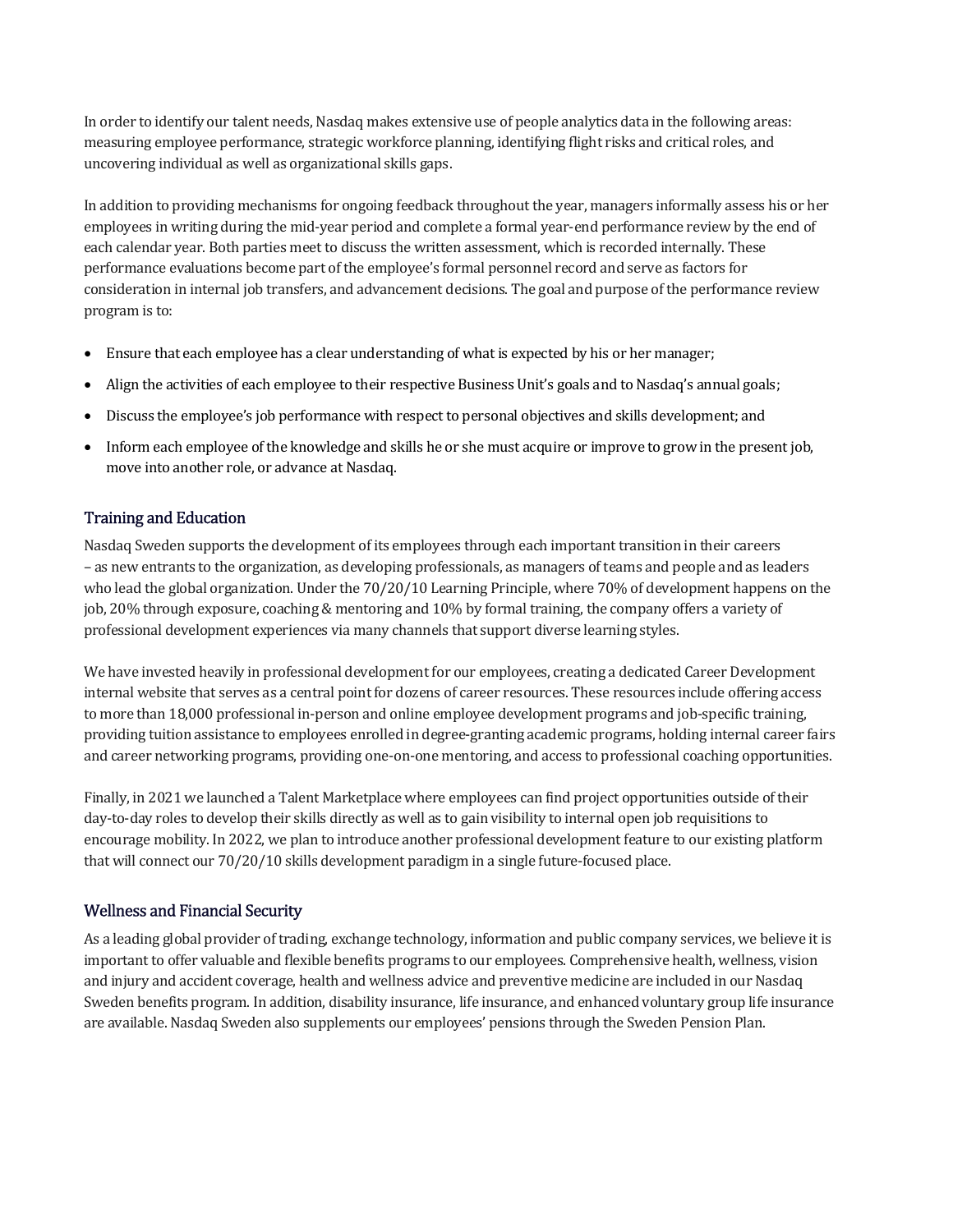#### Diversity, Equity and Culture

Our Diversity, Equity and Culture efforts are focused on supporting our diverse employee populations, as well as educating our entire population. In 2021, we had nearly 80% of global managers complete conscious inclusion training, as well as 100% completion from our executive team. In 2021, we renamed our Diversity, Inclusion, and Belonging (DIB) team as the Diversity, Equity, and Culture (DEC) team, a modification which reflects our focus on ensuring equitable practices across the company, as well as a culture of inclusion and belonging for all. Given this shift, we have also implemented performance-based metrics to measure our executives' DEC goals as it relates to year-end incentive compensation. In 2022, we plan to put a bigger emphasis on inclusion, including mandating diversity training for all managers in our organization.

Additionally, we have adopted new initiatives to increase a culture of inclusion in the workplace, including broadening our mentoring programs and introducing a new focus on sponsorship. Our Equity Pillar, a new focus for Nasdaq in 2021, is to ensure we have a focus on building an equitable and sustainable focus on people practices and processes. This is providing business unit-specific data and supporting critical conversations with leaders around opportunities to increase equity in their teams. In 2022, we will be examining key people processes (e.g., hiring, development, performance management, advancement) to ensure they are equitable in nature and allow all Nasdaq employees similar access to develop and advance in their careers.

#### Data Privacy

Data compromise and/or intentional misuse may also be categorized as a human rights violation. As part of a global technology company and exchange operator, Nasdaq Sweden views data as its lifeblood. Accordingly, we are committed to appropriately securing nonpublic data used as part of our business operations, including information that Nasdaq Sweden generates in the performance of its services, and data provided to us by third parties, including customers, vendors, business partners, employees and other stakeholders.

This commitment is reflected in our engrained culture of security, our robust policies and procedures for data systems and processing activities, our mechanisms for monitoring our information systems and data use, the rolebased training that we provide to staff on data protection, and the team of skilled information security and technology professionals who design, protect, and maintain our information systems. Reflecting the unique risks and potential harm posed by mishandling or misuse of personal data, Nasdaq Sweden's privacy program builds on the foundation of our information security program to apply special governance, policies, procedures and training on the use, handling and processing of personal data and performance of activities that impact privacy rights (as determined by the jurisdictions in which we operate).

To support these principles, Nasdaq Sweden maintains a comprehensive and consistent set of information security documentation and requirements including our Information Security Policies, which apply to personnel (both employees and contractors) working for Nasdaq Sweden. In 2020 and 2021, no breaches to our information systems were reported/identified.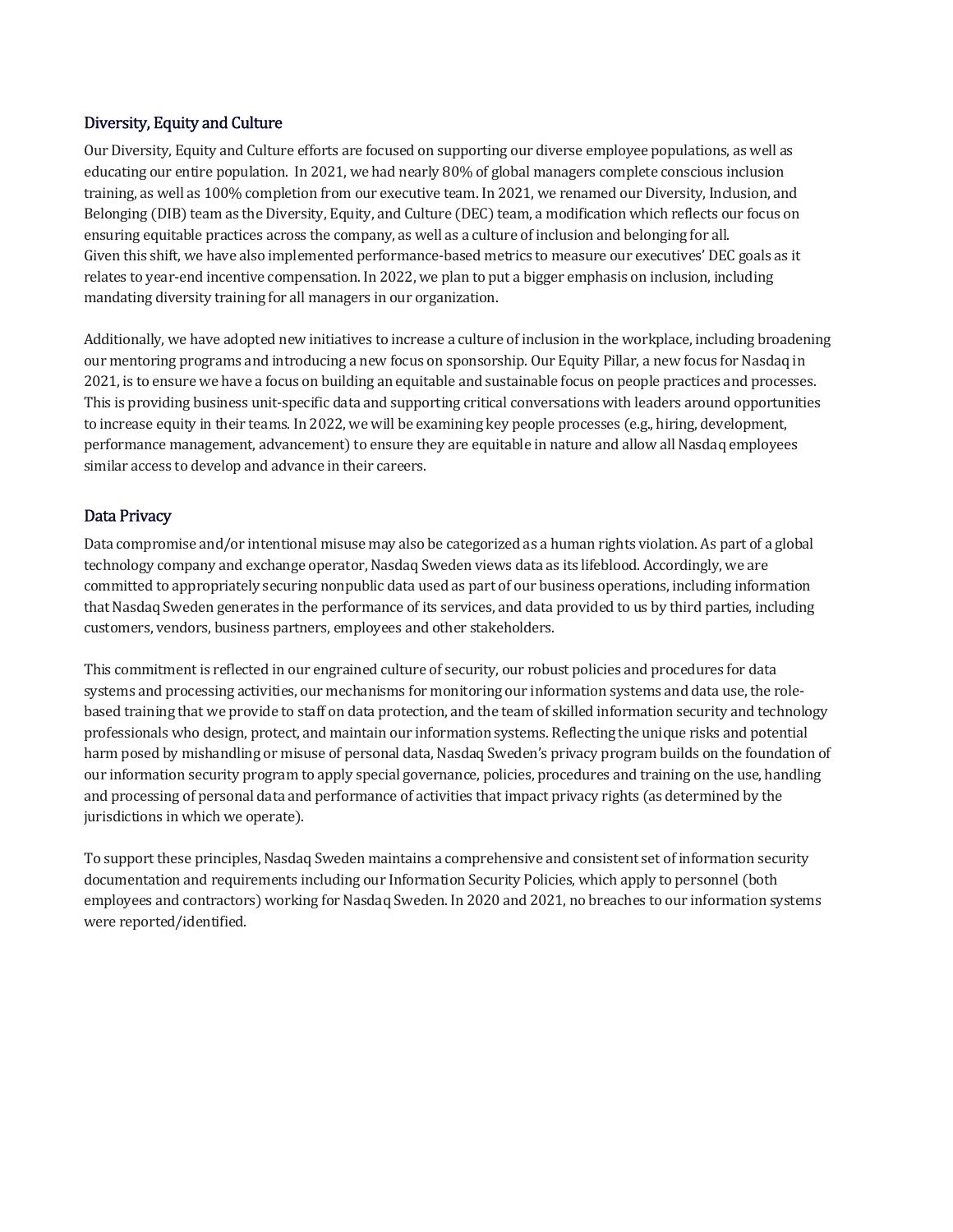#### Human Rights

Nasdaq Sweden supports fundamental human rights—both inside and outside our company—and demonstrates its commitment by enacting responsible workplace practices across our global enterprise. Nasdaq believes in the fundamental dignity of every human being and the rights of every individual to live and work safely and humanely, without fear of oppression or coercion.

A material risk for human rights relates to operations of listed companies that operate in areas where the enforcement of national legislation and international conventions might be limited. Our Vision, Mission and Values Statements, along with our Code of Ethics and Employee Handbooks, emphasize responsibility, integrity, and values-based decision-making and set forth our standards for conducting our business ethically and consistent with our moral principles.

These principles and standards shape our interactions with fellow employees, clients, suppliers, communities, and markets around the world—and with our community of shareholders, too. They are foundational to our company and enable our continued success. Nasdaq Sweden has incorporated within its Code of Ethics, corporate policies, or programs specific requirements to put the following principles into practice:

- Equal Employment Opportunity and Discrimination
- Harassment
- Non-Retaliation
- Diversity and Inclusion
- Data Privacy
- Health and Safety
- Labor Standards

Human rights are reinforced through training and effective employee communication, including town halls and topic specific webinars. In 2021, Nasdaq collaborated with an independent third-party to initiate a formal human rights assessment consistent with the UN Guiding Principles on Business and Human Rights (UNGP). The assessment focused on:

- Outlining current expectations of financial institutions with regards to human rights
- Building an internal understanding on human rights
- Undertaking an initial, high-level gap analysis of Nasdaq's current policies and practices against the UNGP's, with recommendation on best practices.

Nasdaq views human rights due diligence as a continuous process, which we constantly adapt and improve. We acknowledge the responsibility to respect human rights as outlined in the UNGP. In 2020 and 2021, no direct adverse impacts on human rights were identified/detected.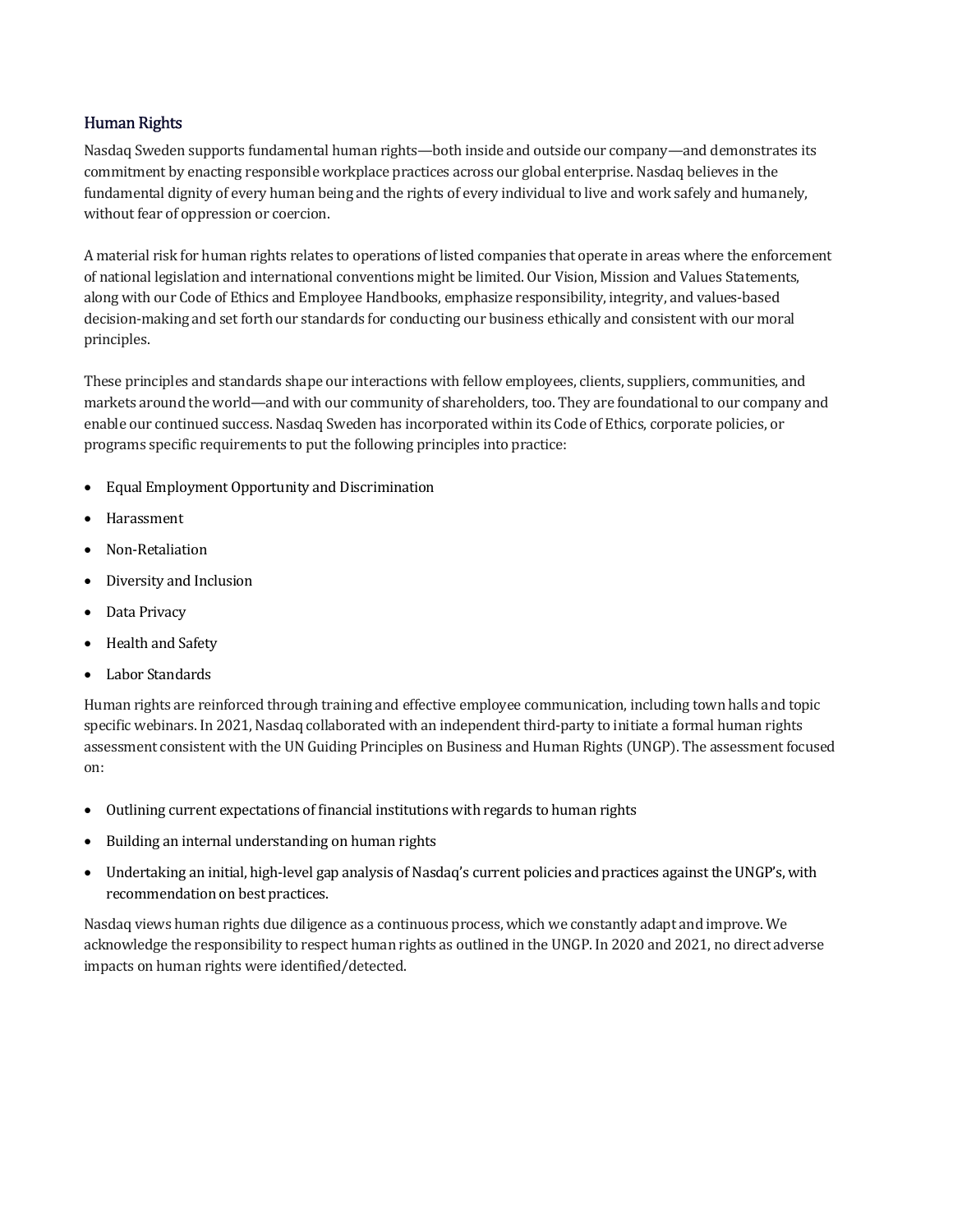### Governance

#### Business Ethics

The Nasdaq Ethics and Compliance program is designed to meet or exceed available standards, including guidelines published by U.S. and European regulators. In 2022, we plan to further the use of automation and analytics in supporting compliance programs to drive effectiveness and reduce risk. Additionally, we aim to enhance employee training programs through additional focus on targeted topics.

Nasdaq embraces good governance by striving to hold ourselves to the highest ethical standards in all interactions. Our Global Ethics Program supports and promotes meaningful implementation of the Code of Ethics throughout our business. The program is based on industry-leading practices and led by our Chief Risk Officer, and is supported by a cross functional, geographically diverse team, with oversight by our Audit and Risk Committee. External compliance experts are also regularly consulted. The Nasdaq Ethics Program provides values-based guidance, heightens compliance risk awareness, strengthens decision-making, and drives sound business performance through its five pillars: Executive and Board Leadership; Policies and Controls; Risk Assessment; Outreach and Training; and Monitoring, Audit, and Response.

Nasdaq leaders strive to create an ethical culture in which employees understand our commitment to integrity as foundational to our Purpose, Vision, Mission and Values, and feel comfortable raising issues or concerns without fear of retaliation. Managers encourage ethical conduct and compliance with the law by modeling integrity and personally leading ethics and compliance efforts; including cyber and information security, when evaluating and rewarding employees; and ensuring employees understand that business results are never more important than ethical conduct and compliance with Nasdaq policies and the law.

The Nasdaq Code of Ethics, or the Code, in conjunction with other policies, procedures, standards and handbooks, outlines the responsibilities expected of Nasdaq officers, directors, and employees in conducting business in accordance with the highest standards of ethics and compliance. The Code is applicable to the Board, all of our full-time and part-time employees, (including the principal executive officer, the principal financial officer and the controller and principal accounting officer), contract workers and others who conduct work on behalf of Nasdaq. There is also a separate Nasdaq Code of Conduct for the Board, which contains supplemental provisions specifically applicable to directors.

Ethical values are reinforced through training and effective employee communication, including town halls and topic specific webinars. Nasdaq also embeds its commitment to governance, transparency, integrity, and ethical business practices in a series of robust policy documents, all freely available for download on our Investor Relations website at ir.nasdaq.com.

Nasdaq is proud of its rigorous market regulation over listed companies in the area of financial reporting and public communications. Our own standards, then, must be above reproach. We require robust internal controls to ensure that our records accurately and fairly reflect the transactions and dispositions of our assets.

#### Anti-Corruption

There are corporate risks related to violations of rules and laws governing corruption, bribery and similar unlawful activities. Companies risk losing their license to operate, exposure and punishment by market forces, as well as potential prosecution and imprisonment for the individuals involved.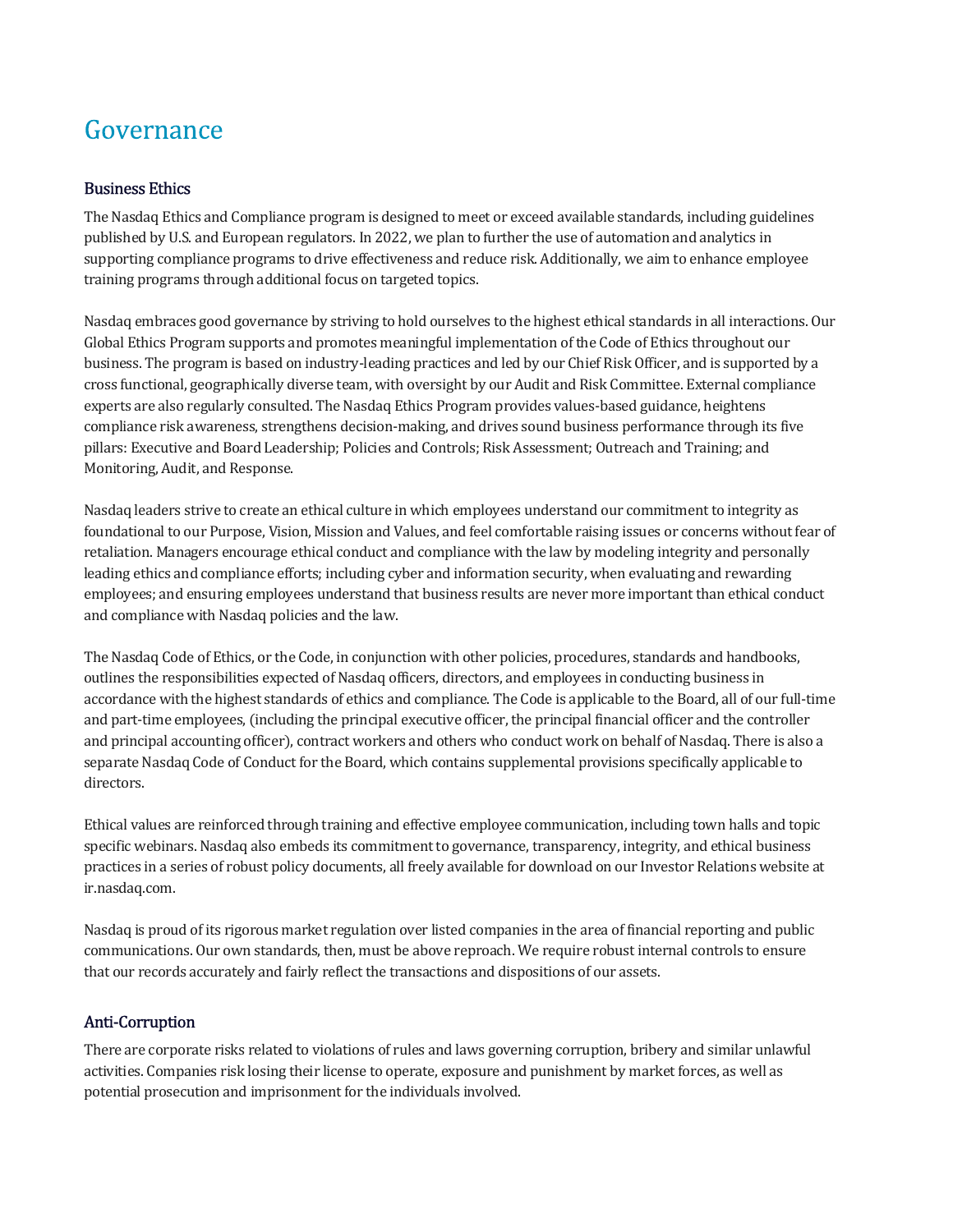Some of our other liability risks arise under the laws and regulations relating to the tax, employment, intellectual property, anti-money laundering, technology export, foreign asset controls, foreign corrupt practices areas, employee labor and employment areas, including anti-discrimination and fair pay laws and regulations.

Liability could also result from disputes over the terms of a trade, claims that a system failure or delay cost a customer money, claims we entered into an unauthorized transaction or claims that we provided materially false or misleading statements in connection with a securities transaction.

Nasdaq Group and Sweden seeks to comply with Foreign Corrupt Practices Act (FCPA), UK Bribery Act, and other antibribery and anticorruption laws, including reviewing "red flags" for corruption and situations where extra diligence must be exercised. Nasdaq Sweden regularly evaluates the efficacy of its operation, impact, products and services in order to increase positive outcomes and decrease negative outcomes.

The following three main risks and mitigating actions have been defined:

- Unlawful Gifts or Inducements to Government Officials: Under Nasdaq's Code of Ethics and its Gifts, Business-Related Events & Anti-Bribery and Corruption Policy, the company has a zerotolerance policy towards corruption.
- Improper Gifts or Inducements to Commercial Counterparties: Nasdaq Sweden staff are prohibited from giving gifts in exchange for favorable treatment, that violate contractual agreements with counterparties or that are contrary to corporate policies applicable to the recipient.
- Engagement of Suppliers and Third-Party Representatives: No Nasdaq Sweden employee may authorize any third party to engage in conduct that the Nasdaq Sweden employee could not do his/herself. To protect against this risk, all Nasdaq Sweden vendors are screened for corruption risk prior to engagement and continuously monitored for corruption issues during the period of their work for the company.

Raising concerns about potential violations of these Codes or other policies is critical to protecting individual and company interests and upholding our commitment to act with integrity. All Nasdaq employees can raise issues, seek guidance and report potential ethics and compliance concerns or allegations of misconduct through our SpeakUp! Program. The SpeakUp! Line is operated by a third-party hotline provider that enables Nasdaq to communicate with an individual reporting an issue on an anonymous basis. In addition to the SpeakUp! Program, individuals can directly and confidentially contact our Audit & Risk Committee Chair via email or physical mail. In 2021, no potential violations were reported/identified.

#### Anti-Financial Crime and Money Laundering

As a self-regulatory organization (SRO) and operator of regulated financial systems such as exchanges, a clearinghouse and central securities depositories, Nasdaq is deeply committed to ensuring that markets operate fairly and do not facilitate financial crime including money laundering and terrorism financing. Nasdaq's Code of Ethics requires compliance with all anti-money laundering (AML) laws and regulations that apply to our business. For covered operations, this includes conducting any required know-your-customer (KYC) diligence, monitoring transactions, and reporting suspicious activities. Members of Nasdaq's exchanges are required to have in place AML and other diligence programs to screen their clients and market participants in accordance with the applicable US and EU laws and